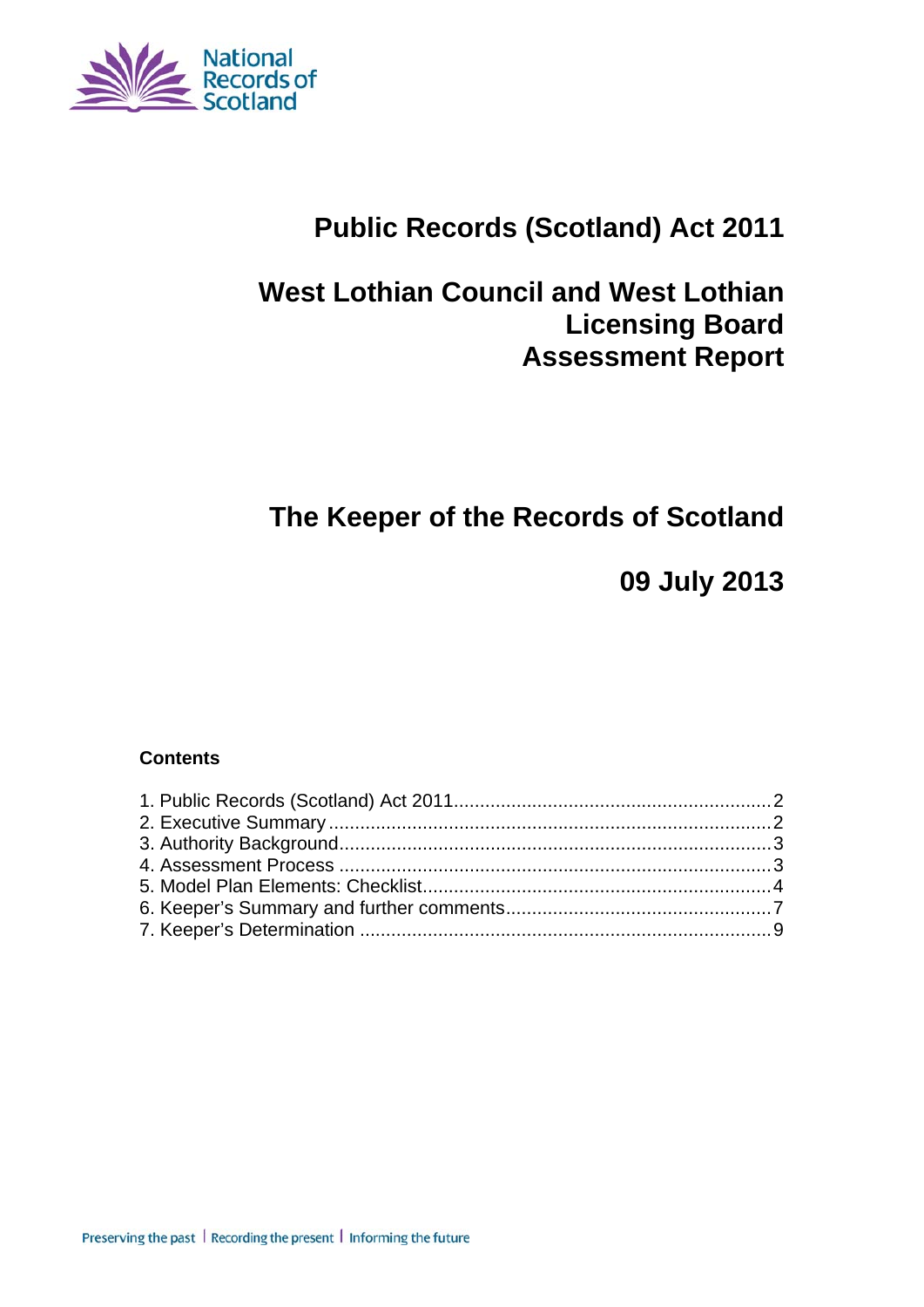# **1. Public Records (Scotland) Act 2011**

The Public Records (Scotland) Act 2011 (the Act) received Royal assent on 20 April 2011. It is the first new public records legislation in Scotland since 1937 and came fully into force on 1 January 2013. Its primary aim is to promote efficient and accountable record keeping by named Scottish public authorities.

The Act has its origins in *The Historic Abuse Systemic Review: Residential Schools and Children's Homes in Scotland 1950-1995* (The Shaw Report) published in 2007. The Shaw Report recorded how its investigations were hampered by poor record keeping and found that thousands of records had been created, but were then lost due to an inadequate legislative framework and poor records management. Crucially, it demonstrated how former residents of children's homes were denied access to information about their formative years. The Shaw Report demonstrated that management of records in all formats (paper and electronic) is not just a bureaucratic process, but central to good governance and should not be ignored. A follow-up review of public records legislation by the Keeper of the Records of Scotland (the Keeper) found further evidence of poor records management across the public sector. This resulted in the passage of the Act by the Scottish Parliament in March 2011.

The Act requires a named authority to prepare and implement a records management plan (RMP) which must set out proper arrangements for the management of its records. A plan must clearly describe the way the authority cares for the records that it creates, in any format, whilst carrying out its business activities. The RMP must be agreed with the Keeper and regularly reviewed.

## **2. Executive Summary**

This report sets out the findings of the Keeper's assessment of the RMP of *West Lothian Council* and *West Lothian Licensing Board* by the Public Records (Scotland) Act 2011 Assessment Team following its submission to the Keeper on 05 June 2013*.*

The assessment considered whether the RMP of *West Lothian Council* and *West Lothian Licensing Board* was developed with proper regard to the 14 elements of the Keeper's statutory Model Records Management Plan (the Model Plan) under section 8(3) of the Act, and whether in this respect it complies with it and the specific requirements of the Act.

The outcome of the assessment and the Keeper's decision on whether the RMP of *West Lothian Council* and *West Lothian Licensing Board*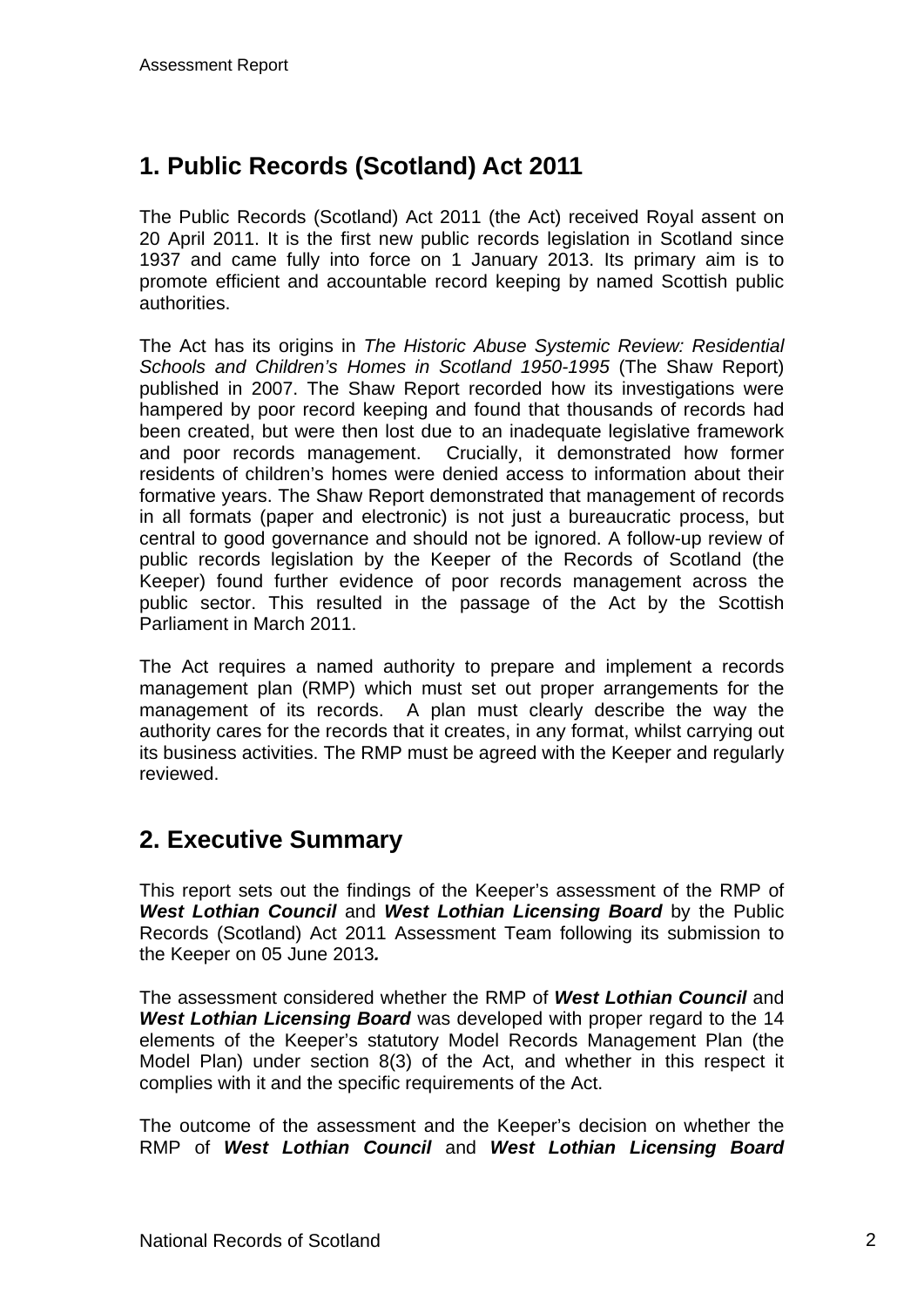complies with the Act can be found under section 7 of this report with relevant recommendations.

# **3. Authority Background**

Local government in Scotland comprises 32 unitary local authorities, responsible for the provision of a range of public services. West Lothian Council (WLC) is one of these authorities <http://www.westlothian.gov.uk/>It provides services to the people of West Lothian, such as education, social care, waste management, cultural services and planning.

Licensing is the responsibility of Licensing Boards under powers contained in the Licensing (Scotland) Act 2005. Local Licensing Boards have wide discretion to determine appropriate licensing arrangements according to local needs and circumstances and their own legal advice. Each local government area must have a Licensing Board. West Lothian Licensing Board consists of 10 Board members.

## **4. Keeper's Assessment Process**

The RMP was assessed by the Public Records (Scotland) Act Assessment Team on behalf of the Keeper. Assessors used the checklist elements listed in section 5, to establish whether *West Lothian Council* and *West Lothian Licensing Board* RMP was developed with proper regard to the elements of the Model Plan and is compliant with the Act. The assessment also considered whether there was sufficient supporting evidence of such compliance.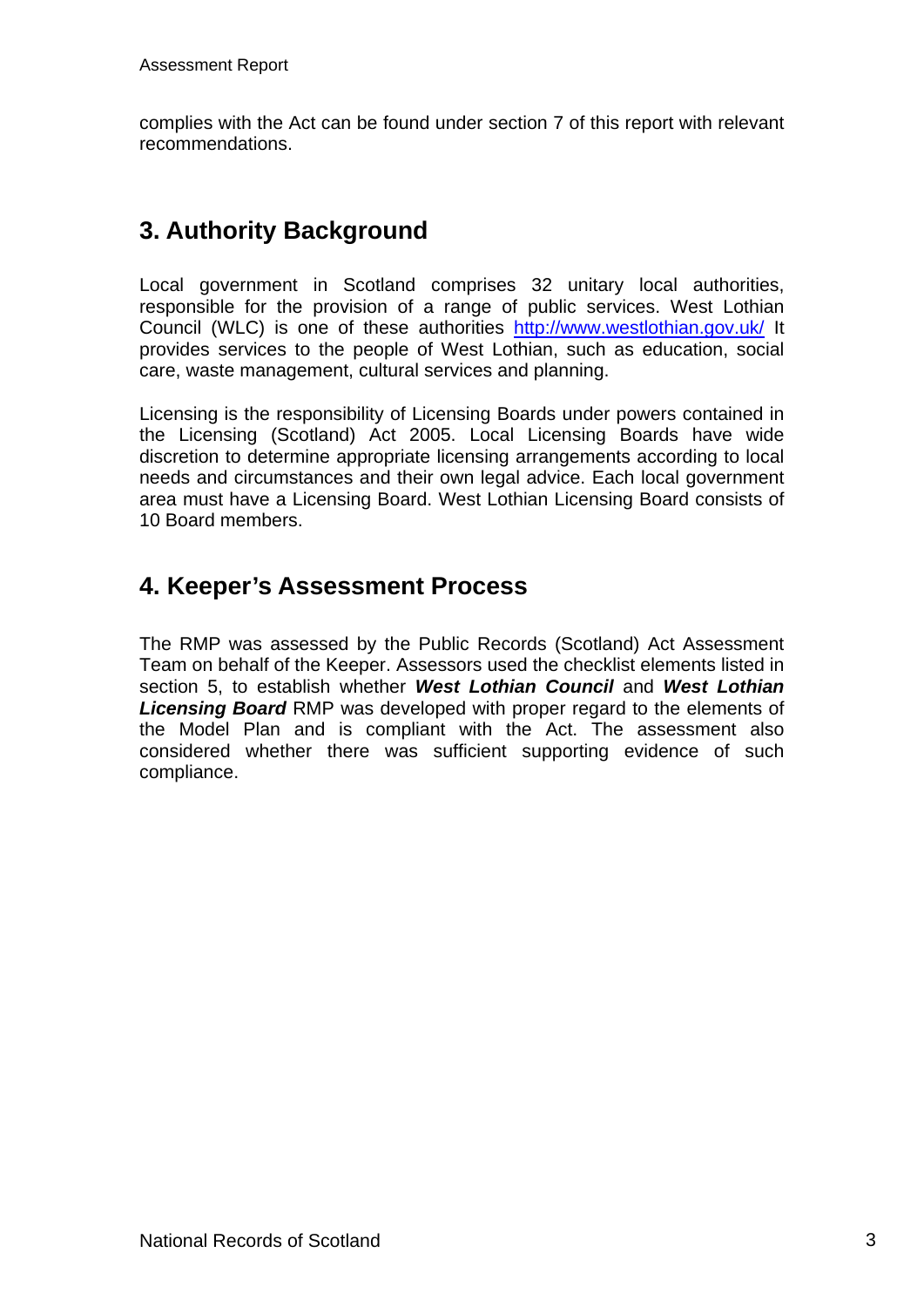# **5. Model Plan Elements: Checklist**

| <b>Element</b>                           | <b>Present</b> | <b>Evidence</b> | <b>Notes</b>                                                                                                                                                                                                                                                                                                                                                                                                                                                                                                                                                                                                                   |
|------------------------------------------|----------------|-----------------|--------------------------------------------------------------------------------------------------------------------------------------------------------------------------------------------------------------------------------------------------------------------------------------------------------------------------------------------------------------------------------------------------------------------------------------------------------------------------------------------------------------------------------------------------------------------------------------------------------------------------------|
| 1. Senior Officer<br>Compulsory element  |                |                 | Graham Hope CEO of West Lothian<br>Council (WLC) submitted the RMP<br>indicating that Graeme Struthers,<br><b>Head of Service, Corporate Services</b><br>has overall strategic responsibility<br>for records management. This is an<br>appropriate individual in an<br>organisation of the size and<br>complexity of WLC.                                                                                                                                                                                                                                                                                                      |
| 2. Records Manager<br>Compulsory element |                |                 | Responsibility for implementation<br>lies with heads of service but, to<br>comply with the Act, WLC has<br>provided the Keeper with the name<br>of the Information Strategy and<br>Security Manager as the point of<br>contact for the operation of records<br>management within the council.                                                                                                                                                                                                                                                                                                                                  |
| 3. Policy<br>Compulsory element          |                |                 | West Lothian Council publishes its<br>records management policy as a<br>PDF on its website. Abundant<br>published policies have been<br>provided in the evidence package<br>that represent further evidence for<br>element 3. WLC staff have access to<br>a guide Ten Steps Towards Best<br>Practice Records Management.                                                                                                                                                                                                                                                                                                       |
| 4. Business<br>Classification            |                |                 | Full business classification provided.<br>The council has adopted a business<br>classification scheme organised by<br>function. The deployment of an<br>EDRMS (Moreg 2 compliant) has<br>helped clarify this, but the Keeper<br>notes that detailed and appropriate<br>file plans exist for activities not<br>included in the EDRMS including a<br>column in the spreadsheet indicating<br>whether paper records are suitable<br>for scanning into the EDRMS. The<br>Keeper is satisfied that the business<br>classification submitted includes all<br>the functions of the council and<br><b>West Lothian Licensing Board</b> |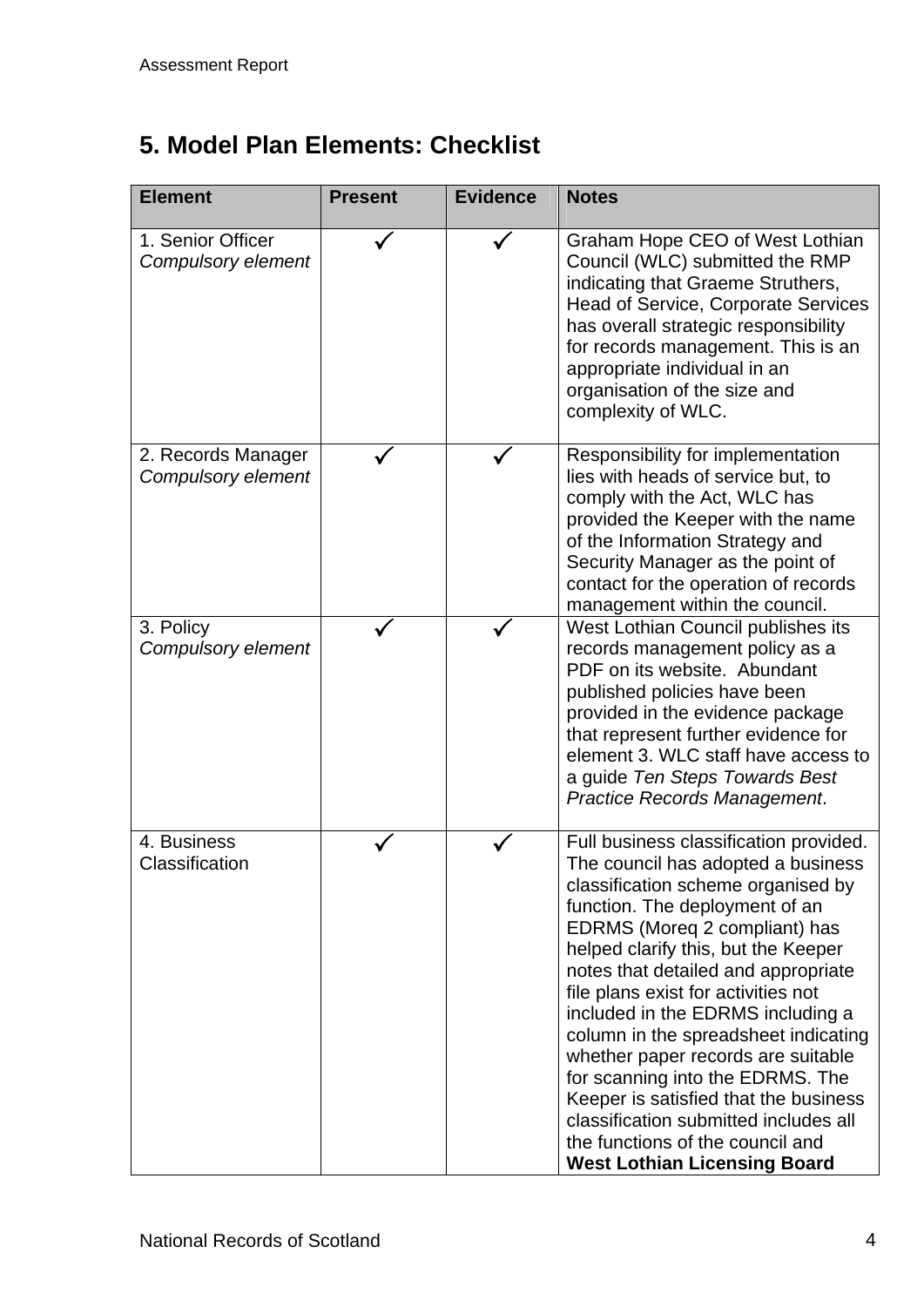| 5. Retention<br>schedule            |  | The submitted business<br>classification includes retention          |
|-------------------------------------|--|----------------------------------------------------------------------|
|                                     |  | periods for record types and                                         |
|                                     |  | identifies vital records. As further                                 |
|                                     |  | evidence, a separate retention                                       |
|                                     |  | schedule folder has been submitted                                   |
|                                     |  | broken down into 26 services along                                   |
|                                     |  | with plentiful examples of the                                       |
|                                     |  | guidance on managing records<br>given to local records management    |
|                                     |  | officers in service areas.                                           |
| 6. Destruction                      |  | Destruction certificates and                                         |
| Arrangements                        |  | contracts supplied as evidence.                                      |
| Compulsory element                  |  | Destruction certificates are scanned                                 |
|                                     |  | into EDRMS. Guidance for staff                                       |
|                                     |  | regarding the destruction of records                                 |
|                                     |  | was also supplied, as was sample                                     |
|                                     |  | destruction authorisation certificates.                              |
|                                     |  | Proof has been provided that WLC                                     |
|                                     |  | has a robust system for the                                          |
|                                     |  | appropriate destruction of electronic                                |
|                                     |  | back-ups (see element 10 below)                                      |
| 7. Archiving and<br><b>Transfer</b> |  | <b>Archives and Records Management</b><br>Policy published. Transfer |
| Compulsory element                  |  | procedures 'Archives Consignment                                     |
|                                     |  | Procedures' has been supplied as                                     |
|                                     |  | evidence.                                                            |
| 8. Information                      |  | Published policies - especially                                      |
| Security                            |  | information handling and information                                 |
| Compulsory element                  |  | security – provided as evidence                                      |
|                                     |  |                                                                      |
| 9. Data Protection                  |  | Full explanation and ICO registration                                |
|                                     |  | number given in plan. Further DP                                     |
|                                     |  | policy document also available.                                      |
|                                     |  |                                                                      |
| 10. Business                        |  | Sample recovery plan and business                                    |
| <b>Continuity and Vital</b>         |  | continuity evidence supplied. Vital                                  |
| Records                             |  | records indicated in business                                        |
|                                     |  | classification.                                                      |
|                                     |  | A routine back-up of electronic<br>records is in place to support    |
|                                     |  | business continuity.                                                 |
| 11. Audit trail                     |  | Policies/guidance for paper records                                  |
|                                     |  | supplied as evidence. Screenshots                                    |
|                                     |  | from EDRMS supplied as evidence                                      |
|                                     |  | of version control.                                                  |
|                                     |  |                                                                      |
| 12. Competency<br>Framework for     |  | There is good evidence of<br>information management training         |
|                                     |  |                                                                      |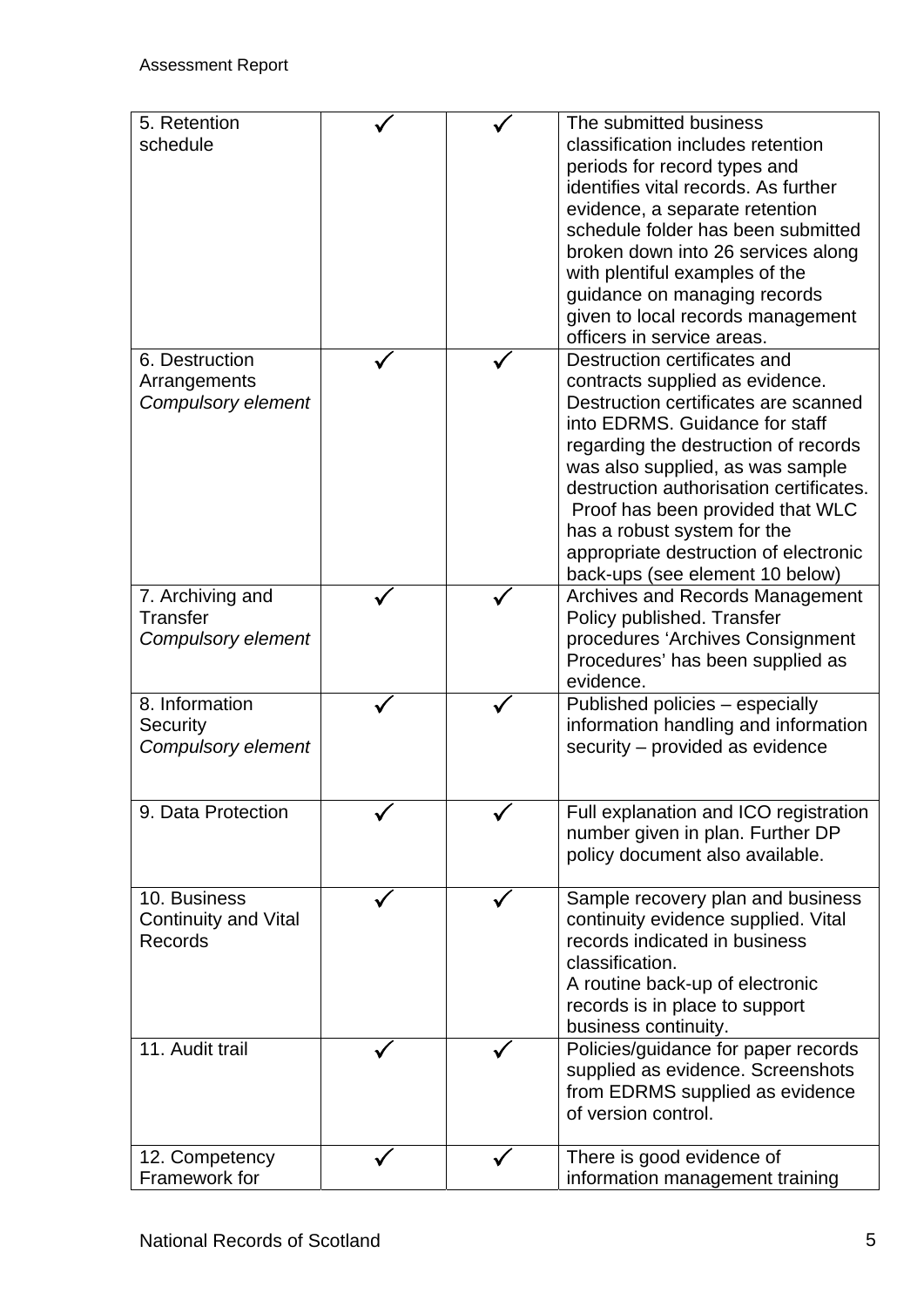| records<br>management staff         |  | including examples of training videos<br>in such topics as 'How to save e-<br>mail to the File Plan'. Formal records<br>management job outline and<br>EDRMS project roles have been<br>supplied.                                                                                                                                                                                                 |
|-------------------------------------|--|--------------------------------------------------------------------------------------------------------------------------------------------------------------------------------------------------------------------------------------------------------------------------------------------------------------------------------------------------------------------------------------------------|
| 13. Assessment and<br><b>Review</b> |  | Full explanation and governance<br>structure given. Senior Officer sign<br>off of this statement is appropriate<br>evidence. There is evidence that the<br>records management processes in<br>WLC are reviewed annually and are<br>subject to WLC internal audit.<br>Local service area improvement<br>plans have been submitted in<br>evidence and show some projects<br>still to be completed. |
| 14. Shared<br>Information           |  | Appropriate Data Sharing Code of<br>Practice is in place and published.                                                                                                                                                                                                                                                                                                                          |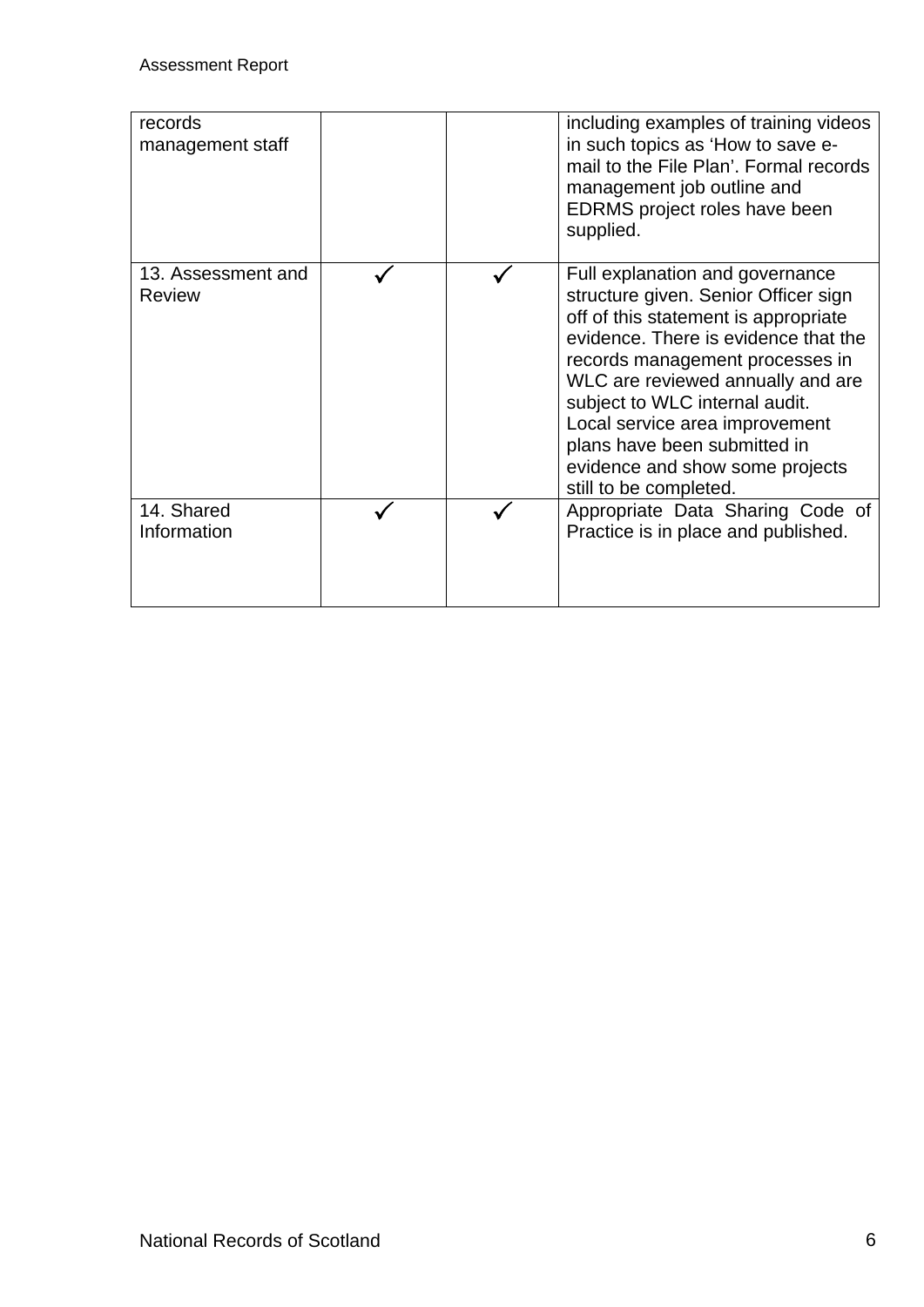## **6. Keeper's Summary**

Elements **1 - 14** that the Keeper considers should be in a public authority records management plan have been properly considered by *West Lothian Council* and *West Lothian Licensing Board*. Policies and governance structures are in place to implement the actions required by the plan. Many of these policies are available for public scrutiny through the West Lothian Council website.

### **Further comments**

### **Third Parties**

Some **Functions** of West Lothian Council are contracted out to third parties or arms length bodies. Clause 44.2 in the document entitled 381095 - Terms and Conditions which was submitted as evidence for element 14 sets out third party's contractual obligations if they are undertaking functions on behalf of the council. This makes it clear that WLC expects third parties to appropriately manage the records they create, with regard to the function they are undertaking on behalf of the council.

### **Local Records Management 'Champions'**

Responsibility for implementation this RMP, lies with heads of each service area. The Keeper understands that local officers in these service areas are charged with maintaining the integrity of the file plan. The Keeper agrees that the use of local records management 'champions' is an efficient way of ensuring appropriate records management provision in a large and complex organisation.

### **West Lothian Council's Evidence Package**

A large evidence package has been supplied to the Keeper, much of which is for internal WLC staff use only, but which demonstrates that records management and information security are recognised as key business activities. Evidence includes instructions on how to save CCTV, the council policy on the use of Social Media, how the EDRMS system works (in detail), the procedure for 'clearing out days' etc. The evidence package also includes local improvement plans to 'demonstrate that services within the council know where there are records management issues still to be addressed and have plans in place to address these issues'. Evidence of the process by which the submitted plan was created has been submitted in the form of 'PRSA Reporting Model (RAG Status Report) and project plan', all this is welcome and to be commended.

### **EDRM**

Much of the WLC records management plan hangs on the use of an EDRMS and the appointment of RM champions in each service area. The Keeper has been provided with details of the EDRMS and is satisfied that it is appropriate as an electronic document management system.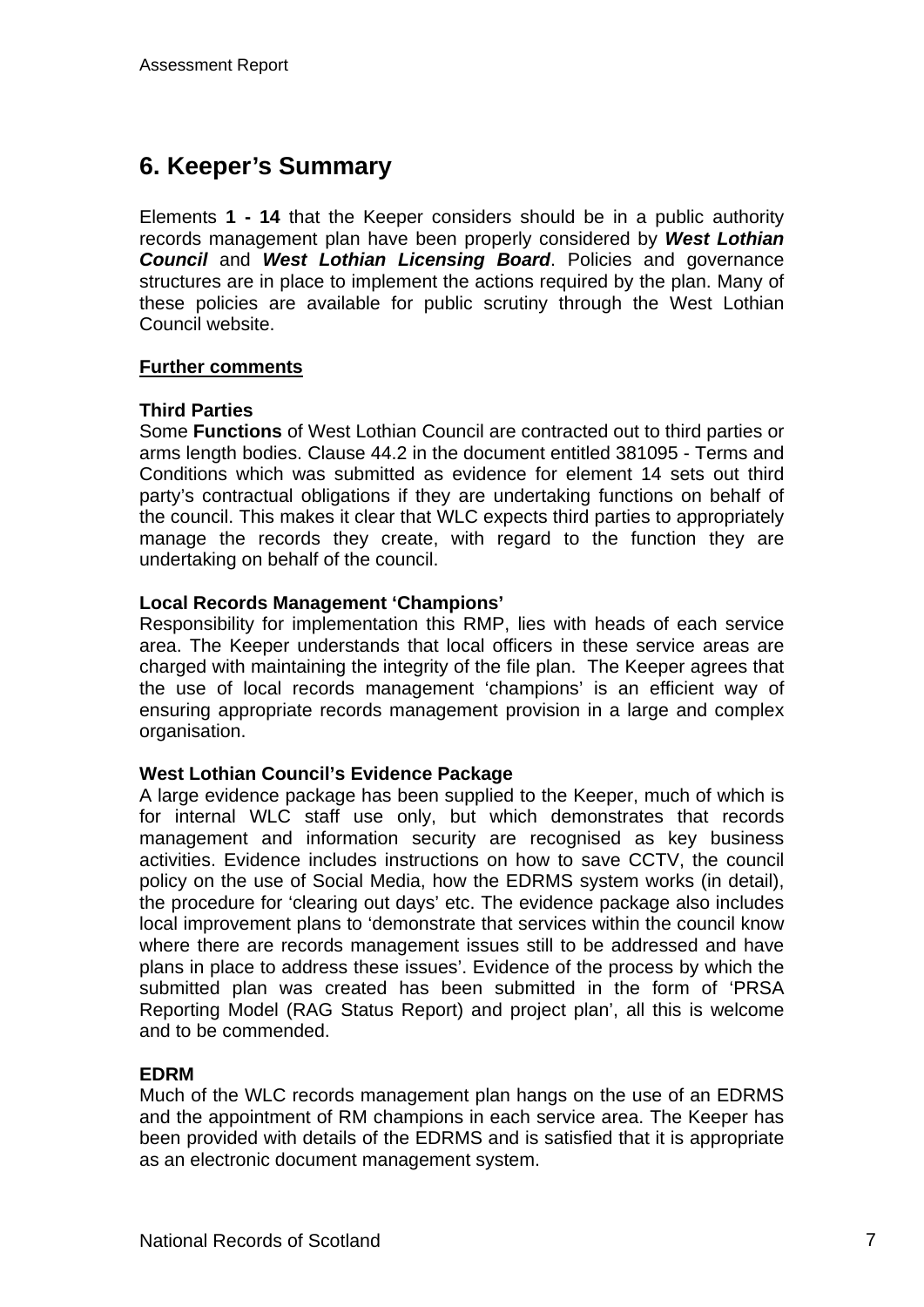### **Training**

All staff members undergo records management training. Each service area (if over 80 staff) has an appointed trainer although this is principally for the operation of the EDRMS. It is possible that training on the requirements of PRSA will be developed. The Keeper would be happy to review this before it is rolled out if that would be considered helpful.

#### **Sharing Experience**

Finally, WLC has submitted a 72 page *Records Management Plan Evidence List* as part of its evidence package to the Keeper. This document represents a considerable piece of work on behalf of the council and would be an excellent resource for other large authorities undergoing this process. While the Keeper understands that it may not be deemed appropriate for this document to be published on the council's public-facing website, he wonders if there is some mechanism by which WLC would allow it to be circulated to other scheduled authorities. This is, of course, a matter for consideration by WLC only, and the Keeper will not make this document, or any other part of the evidence package available to any party outside the PRSA assessment team staff of NRS without the council's express permission.

## **7. Keeper's Determination**

Based on the assessment process detailed above, the Keeper **AGREES** the RMP of **West Lothian Council** and **West Lothian Licensing Board**.

 The Keeper recommends that **West Lothian Council** and **West Lothian Licensing Board** should publish its agreed RMP as an example of good practice within the authority and the sector.

This report follows the Keeper's assessment carried out by,

Parmar

Robert Fathry m

…………………………………… …………………………………

Public Records Officer **Public Records Officer** 

**Pete Wadley Community Community Robert Fotheringham**